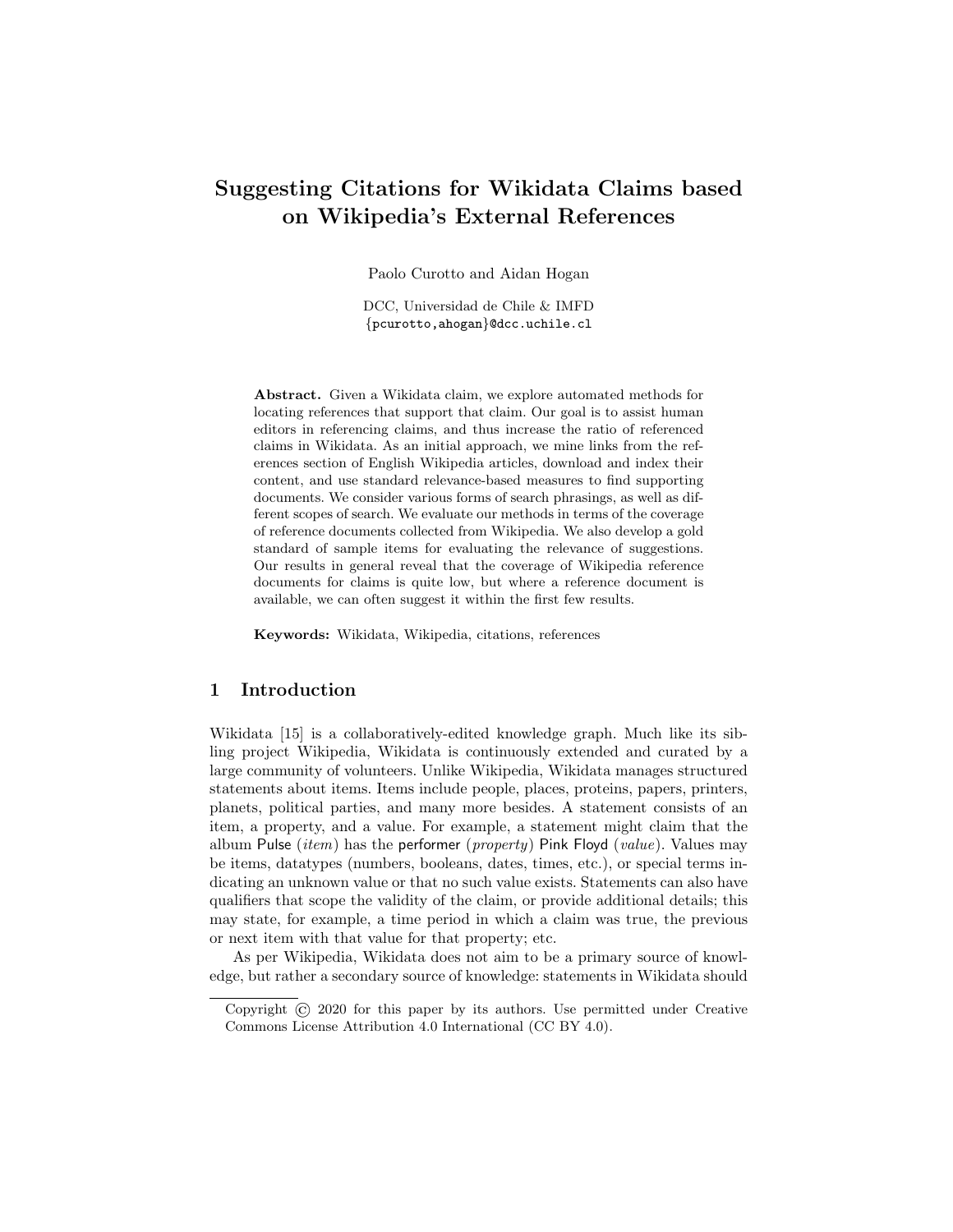be interpreted as claims held true according to a specific, external and authori-tative source.<sup>[1](#page-1-0)</sup> Thus it is important that statements be independently verifiable, meaning that parties other than the editor that added the statement should be able to verify the validity of that statement. Some statements are considered self-verifiable. The cases listed by Wikidata editor guides include: $2$ 

- Common human knowledge: statements that are obvious to most and can be considered self-evident; for example, that Paris is an instance of city, that Paris is the capital of France, that city is a subclass of urban area, etc.
- $-$  The value is an external source: statements that point to an external source, such as identifiers associated with the item in external catalogues.
- The value refers to an external source: statements that point to an Wikidata item that itself can verify the statement, such as an album stating its artist, a book stating its author, etc.

In the case of statements not falling into one of these three categories, the onus is on the editor that adds (modifies or restores) a statement to establish verifiability by adding a reference for the statement based on an *authoritative source*. Authoritative sources include books, publications, news media, laws, other popular media, reputable websites, etc. Questionable sources, sponsored sources, self-published sources, etc., may be rejected as non-authoritative sources.

At the time of writing (August 2020), Wikidata describes 1.124 billion statements about 88 million items and has over 23 thousand active users. Of these statements, 771 million are referenced to external sources (68.56%), 68 million are referenced to Wikipedia (6.02%), leaving 286 million without reference  $(25.42\%)$ .<sup>[3](#page-1-2)</sup> Of these items, 71 million  $(80.34\%)$  have at least one referenced statement. While collecting 771 million referenced statements is an impressive achievement, more can be done to improve the coverage of references [\[5\]](#page-12-1). Valid but unreferenced statements run the risk of being removed; conversely leaving them in the knowledge graph runs the risk of hosting invalid statements, which may in turn cause adverse effects for applications that use Wikidata.<sup>[4](#page-1-3)</sup> Furthermore, Wikidata does not currently offer its editors much assistance in finding references for a claim; a tool to automatically suggest references would help make the most of these volunteers' time and effort. Finally, the aforementioned statistics count statements with some reference, but Piscopo et al. [\[10\]](#page-12-2) estimate that only 61% of Wikidata's references can be considered authoritative and relevant.

In summary, we see a need for research on methods to (semi-)automatically find authoritative references for statements in Wikidata. Herein we describe our work on an initial such method based on searching over reference documents scraped from Wikipedia. This approach seems initially quite natural: Wikipedia

<span id="page-1-0"></span> $1$  See <https://www.wikidata.org/wiki/Wikidata:Verifiability>

<span id="page-1-1"></span><sup>2</sup> See [https://www.wikidata.org/wiki/Help:Sources/Items\\_not\\_needing\\_sources](https://www.wikidata.org/wiki/Help:Sources/Items_not_needing_sources)

<span id="page-1-2"></span><sup>3</sup> See <https://wikidata-todo.toolforge.org/stats.php>

<span id="page-1-3"></span><sup>&</sup>lt;sup>4</sup> As an anecdotal example of the latter, we refer to Siri reporting the death of Stan Lee, apparently based on an invalid statement added to Wikidata: [https://io9.](https://io9.gizmodo.com/siri-erroneously-told-people-stan-lee-was-dead-1827322243) [gizmodo.com/siri-erroneously-told-people-stan-lee-was-dead-1827322243](https://io9.gizmodo.com/siri-erroneously-told-people-stan-lee-was-dead-1827322243).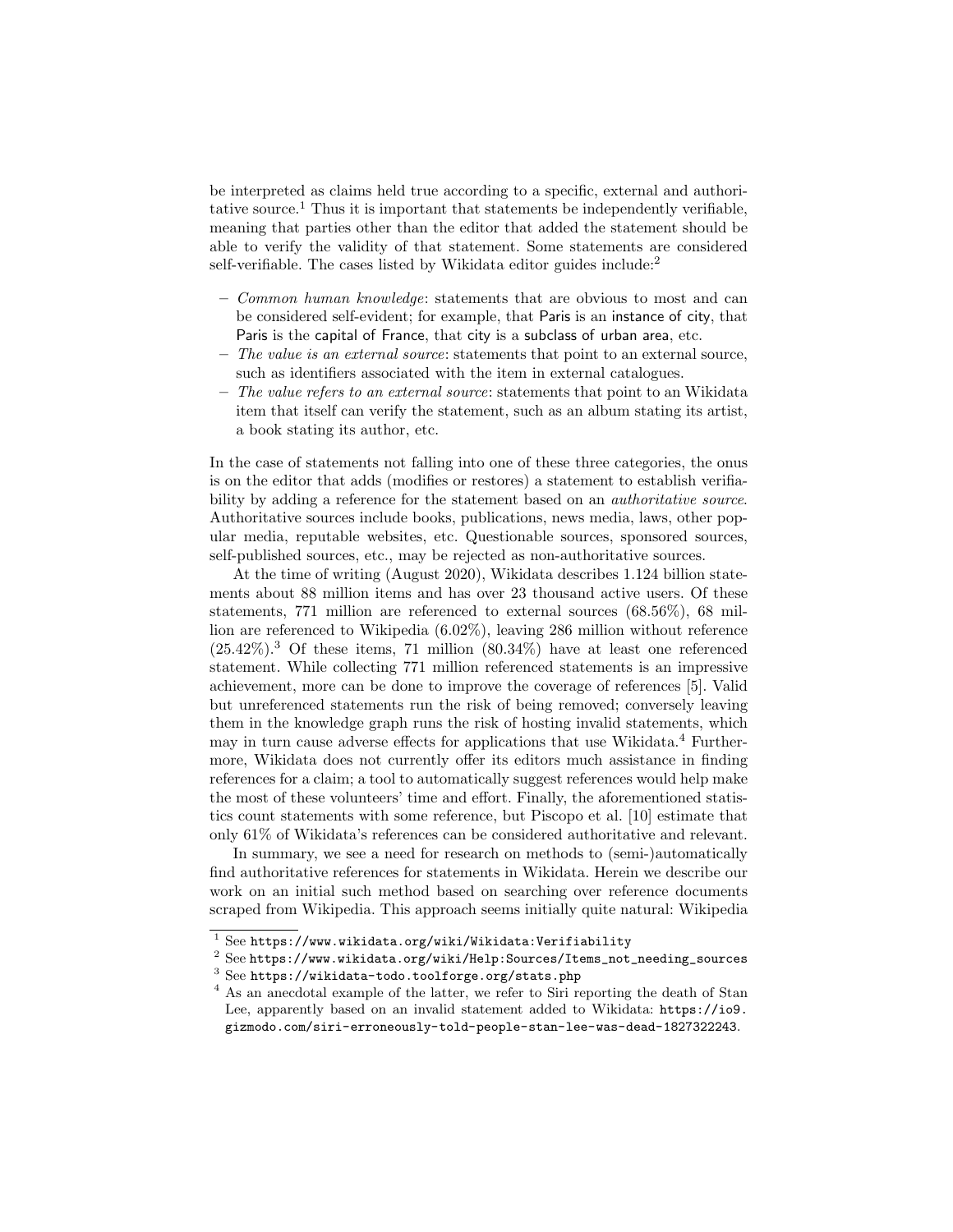articles are linked with Wikidata items; Wikipedia references follow similar principles of verifiability and authority as for Wikidata; Wikipedia is an older project and thus one might expect more extensive reference lists to have developed over time; a considerable number of Wikidata statements already reference a Wikipedia article that should itself cite an authoritative source; the factual nature of Wikipedia means that one could expect overlap in terms of the claims made about the same entities/items on both sites; Wikidata guides suggest to search Wikipedia for sources; etc. Our results, however, show that Wikipedia's references are quite limited in terms of coverage for Wikidata claims.

## 2 Related Works

A number of works have analysed referencing in Wikipedia. In a study of the quality of Wikipedia articles, Warncke-Wang et al. [\[16\]](#page-12-3) found that the number of references was a key signal for predicting the quality of articles as manually labelled through Wikipedia's peer review process. Lewoniewski et al. [\[6\]](#page-12-4) analyse the differences and overlap between Wikipedia references across seven different language versions; of the languages studied, they found that over half (25.5 million) of the total (41.2 million) references came from English Wikipedia. Kousha and Thelwall [\[4\]](#page-12-5) analyse whether or not Wikipedia citations predict the impact of academic publications, finding that few indexed articles are cited. Redi et al. [\[13\]](#page-12-6) construct a taxonomy of reasons why claims should be cited in Wikipedia, and then develop a machine learning model to predict which claims require citation and for which reason. More recently, Piccardi et al. [\[9\]](#page-12-7) found low user engagement with external citations in English Wikipedia, with about 1-in-300 page visits resulting in a click-through to a reference on the article.

With respect to references on Wikidata, WikiCite is a Wikimedia initiative to develop and expand the citation data available through Wikidata.<sup>[5](#page-2-0)</sup> As part of the WikiCite initiative, Nielsen et al. [\[8\]](#page-12-8) discuss how Wikipedia references provide limited data about the source being referred to, contrasting this with Wikidata, which contains structured data about books, articles, authors, publishers, identifiers, etc.; they provide statistics on such data, and build a scientometric application called Scholia on top of them. Piscopo et al. [\[10,](#page-12-2)[12\]](#page-12-9) have provided in-depth studies comparing external references on both Wikipedia and Wikidata, finding that there is low overlap between both in terms of the references used and the domains of those references [\[12\]](#page-12-9); they further estimate that 61% of Wikidata's external references are considered relevant and authoritative [\[10\]](#page-12-2). Lemus-Rojas and Pintscher [\[5\]](#page-12-1) identify the "citation gap" as a problematic issue, suggesting that librarians are well-positioned to help address this gap, as they have already done for Wikipedia. Piscopo and Simperl [\[11\]](#page-12-10) discuss the importance of references to various dimensions of Wikidata quality.

Regarding datasets, Delpeuch [\[3\]](#page-12-11) and more recently Singh et al. [\[14\]](#page-12-12) have published metadata for citations extracted from English Wikipedia associated

<span id="page-2-0"></span><sup>5</sup> See <https://meta.wikimedia.org/wiki/WikiCite>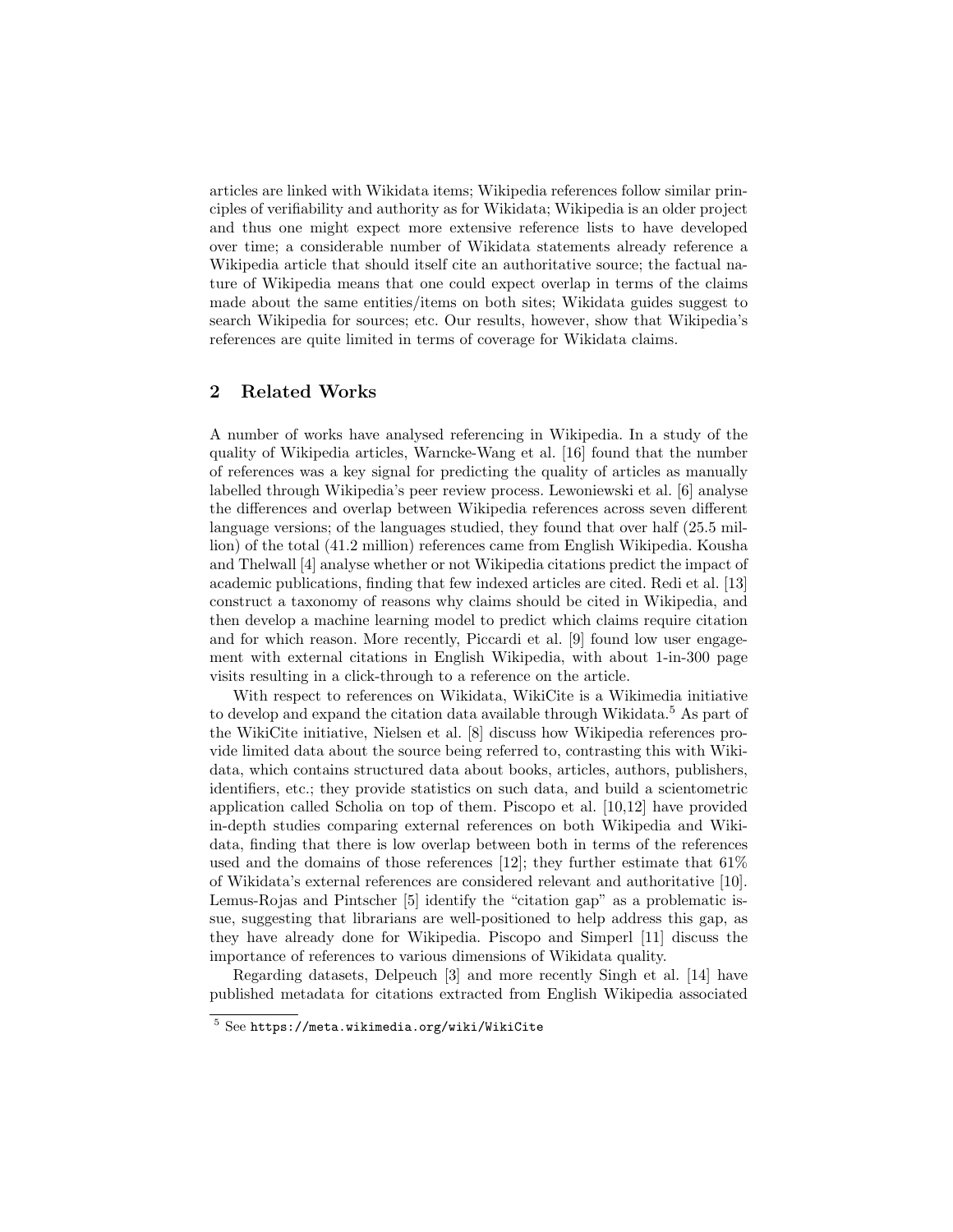

<span id="page-3-0"></span>Fig. 1. Proposed architecture for suggesting references

with external identifiers (e.g., DOIs). Chou et al. [\[1\]](#page-12-13) also recently published a dataset of English Wikipedia articles annotated with the aforementioned model of Redi et al. [\[13\]](#page-12-6). However these datasets do not provide the textual content of the external references, rather focusing on meta-data extracted from Wikipedia.

## 3 Proposed Approach & Research Questions

We propose to scrape external reference URLs from English Wikipedia, and to download and index their content. Thereafter, given a Wikidata claim for which an editor requires suggestions of potential references, using the labels and aliases of the items involved, we will convert the claim to a search using English terms and apply the search over the inverted indexes of the content of the external documents, using standard relevance-measures to prioritise documents. Finally, to assist the editor, we will return not only the document itself, but also a snippet of text from the document that contains the relevant keywords.

We present the high-level architecture in Figure [1.](#page-3-0) The API provides an interface that accepts a claim from Wikidata (along with associated metadata) and returns suggestions of potential references. In order to provide these references, a Scraper collects and parses the URLs of external references from articles on English Wikipedia. These URLs are passed to a Crawler that downloads the URLs and saves their content into an Index. The API can then formulate a search for the claim over the Index, which returns relevant documents as results that are returned as suggestions. We consider the option of both an offline and online mode. In the offline mode, the Scraper and Crawler process all of (English) Wikipedia, generating the Index over the full corpus that can be searched at runtime. We also consider an online/lazy mode, where the Scraper rather accepts a list of relevant Wikipedia article URLs from the API, which are passed to the Crawler, which in turn populates the Index at runtime before the search is performed. The offline mode has the benefit of less latency, but a priori it is not clear that performing such a crawl of all external references is feasible; also the Index would require periodic updates. The online mode is easier to keep up-to-date, where the Index rather acts as a cache, but is associated with slower runtime responses as the Crawler operates while the editor is waiting for suggestions.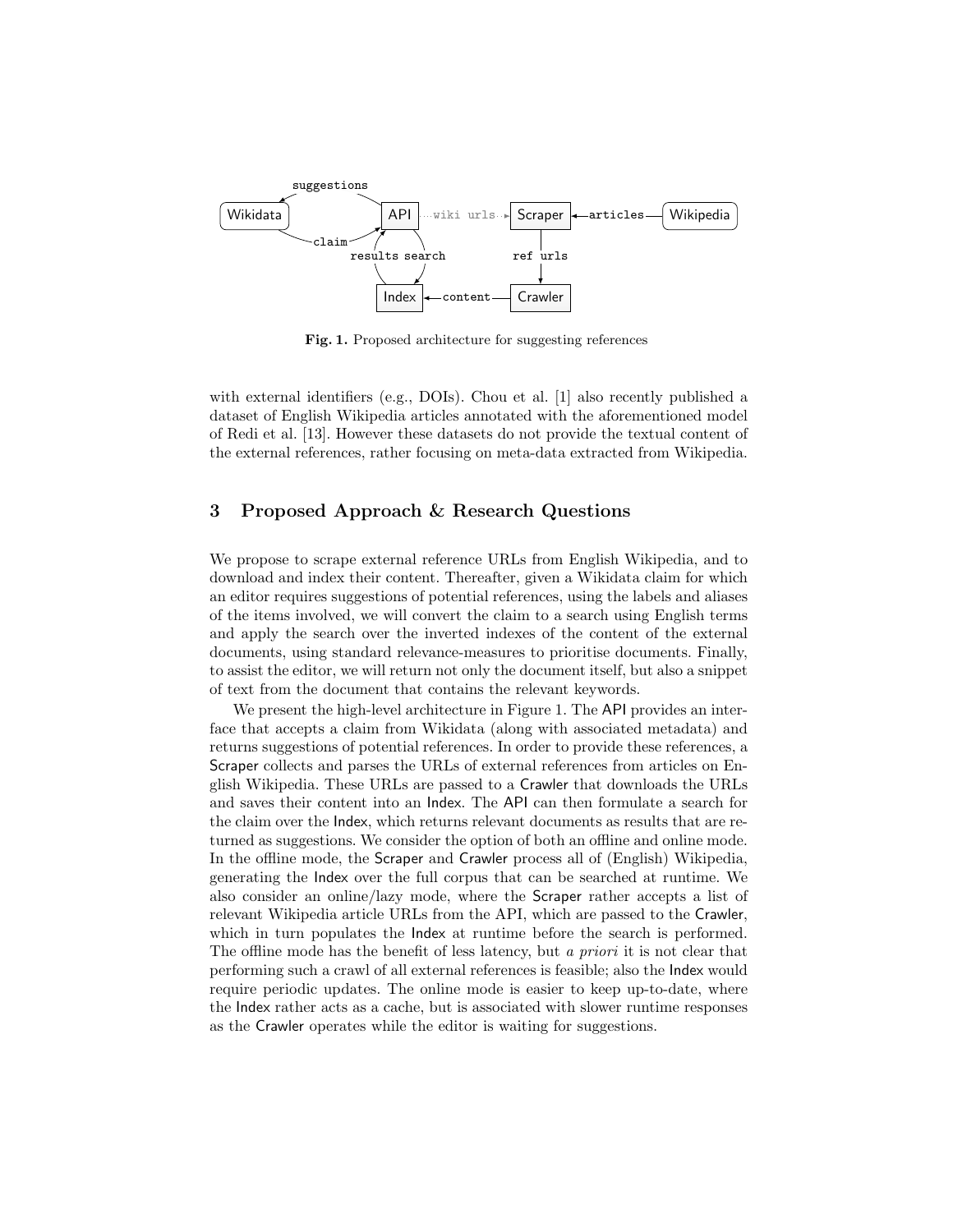Our initial goal is to study the feasibility of this overall approach, and to establish baseline methods and datasets for further research. Within this proposal a number of initial research questions arise:

- **RQ1** Offline vs. online indexing: Is it feasible to scrape, download and index the content of all of English Wikipedia's external references offline? Or would it be better to scrape, download and index the content online/lazily for the external references of the Wikipedia articles relevant to the claim at hand?
- RQ2 Coverage: How many external references can we source from the article corresponding to each Wikidata item? Can we build a corpus with good coverage of Wikidata items in general?
- RQ3 Search phrasing: How best should we phrase the search? Should we use only primary labels, or also aliases? What connectives should we use?
- RQ4 Relevance: Are traditional IR measures sufficient to generate good suggestions? Should we search only in references for Wikipedia articles corresponding to the item(s) involved in the claim, or across the entire corpus?
- RQ5 Suggestion Quality: How often can we generate good suggestions of references for claims? Are the rankings of suggestions suitable? Can we also suggest relevant text snippets from with the documents to support the claim?

In this initial work our goal is to gain insights regarding these research questions, rather than seeking definitive answers.

# 4 Scraping, Crawling & Indexing

We first explore the offline approach. We start with a dump of Wikidata, from which we extracted the mapping to Wikipedia articles. These articles were then retrieved from a 2018 HTML corpus of Wikipedia [\[7\]](#page-12-14). A custom scraper extracts the external reference URLs from the articles. We used Apache Nutch<sup>[6](#page-4-0)</sup> for crawling, which uses Apache Solr[7](#page-4-1) as an underlying index. To avoid Denial of Service (DoS) attacks, we configured Nutch to wait 5 seconds between requests to the same website. Nutch indexes the content, title host and URL of the successfully retrieved webpages in Solr; we enrich this index with the Q codes of the Wikidata items corresponding to the Wikipedia article of the external reference.

Results: A total of 32,329,989 raw external reference URLs were extracted from 5,461,401 articles. Removing repeated and ill-formed URLs yielded 23,036,318 well-formed, unique URLs. Loading the URLs into the crawler, a filter was applied to remove URLs with extensions referring to file-types – images, videos, etc. – that we cannot currently process. This yielded 17,781,974 crawlable URLs. Crawling was disabled; in other words we set Nutch to download the content of the URLs, rather than to recursively follow further URLs. The download was run from August 2019 to December 2019, in which time 2,475,461 URLs were

<span id="page-4-0"></span> $^6$  <http://nutch.apache.org/>

<span id="page-4-1"></span><sup>7</sup> <https://lucene.apache.org/solr/>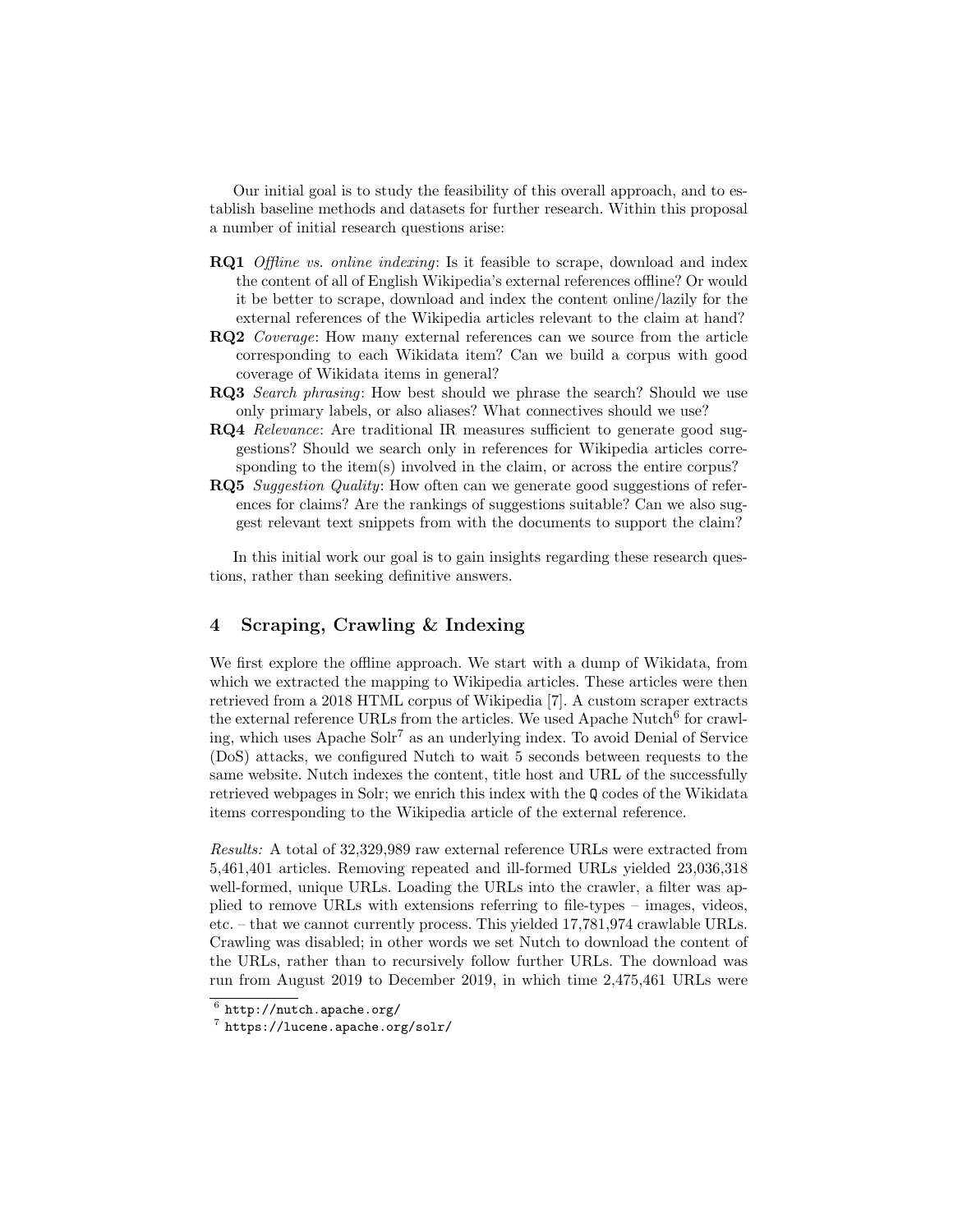<span id="page-5-1"></span>

| No             | Raw URLs        | <b>Indexed URLs</b>    |  |  |
|----------------|-----------------|------------------------|--|--|
|                | archive.org     | bbc.co.uk              |  |  |
| $\overline{2}$ | doi.org         | nytimes.com            |  |  |
| 3              | nih.gov         | archive.org            |  |  |
| 4              | nytimes.com     | billboard.com          |  |  |
| 5.             | bbc.co.uk       | newspapers.com         |  |  |
| 6              | webcitation.org | thegazette.co.uk       |  |  |
| 7              | allmusic.com    | sports-reference.com   |  |  |
| 8              | youtube.com     | reuters.com            |  |  |
| 9              | theguardian.com | baseball-reference.com |  |  |
| 10             | archive.is      | bbc.com                |  |  |

Table 1. Top 10 domains in terms of raw URLs vs. indexed URLs

successfully downloaded and indexed in Nutch. We let Nutch decide the order of the URLs to be accessed; no configuration was made in this matter.[8](#page-5-0) Though not all URLs were processed at this point, progress in the crawler had slowed to a halt. An issue we did not anticipate was that of redirects: Nutch does not provide a clean mechanism to retrace redirects, though from the logs it is possible to retrace the URLs accessed and, in most cases, recover the original URLs. This was important to match the original Wikipedia articles and external URLs with the redirected content location of the indexed document. In total, we could recover links for 2,058,896 documents (83%) from their original Wikipedia article.

In Table [1](#page-5-1) we present the top 10 domains for raw URLs extracted from Wikipedia and indexed (redirected) URLs. We see that the indexed URLs tend to refer to media sources. Notably (for example) doi.org is primarily a redirection service, and hence we do not see this domain appearing in the indexed URLs, which follow the redirects. Regarding *Coverage*, we managed to associate 3,899,953 (Q-identified) items with at least one indexed external reference. Of these, 1,136,477 items (29.1%) had more than one reference indexed.

Complete sample: Given the incompleteness of the crawl for the full reference corpus, we decided to also develop a complete crawl for a subset of Wikidata items. Based on some initial samples, which were largely composed of items without English Wikipedia articles, we decided to split our sample into five groups based on the Q identifiers: A: Q1–Q10000; B: Q10001–Q100000; C: Q100001– Q1000000; D: Q1000001–Q10000000; E: Q10000001–Q100000000. This sampling is based on the idea that Wikidata ids were defined chronologically, and that the most important entities (countries, major cities, recent presidents, etc.) would fall into the earlier groups, with later groups being populated by successively more obscure items. From each group we sample 1,000 items and then apply the same process as before; in this case we run the download to completion.

<span id="page-5-0"></span><sup>8</sup> By default, Nutch partitions URLs by host and then randomly selects URLs within each partition.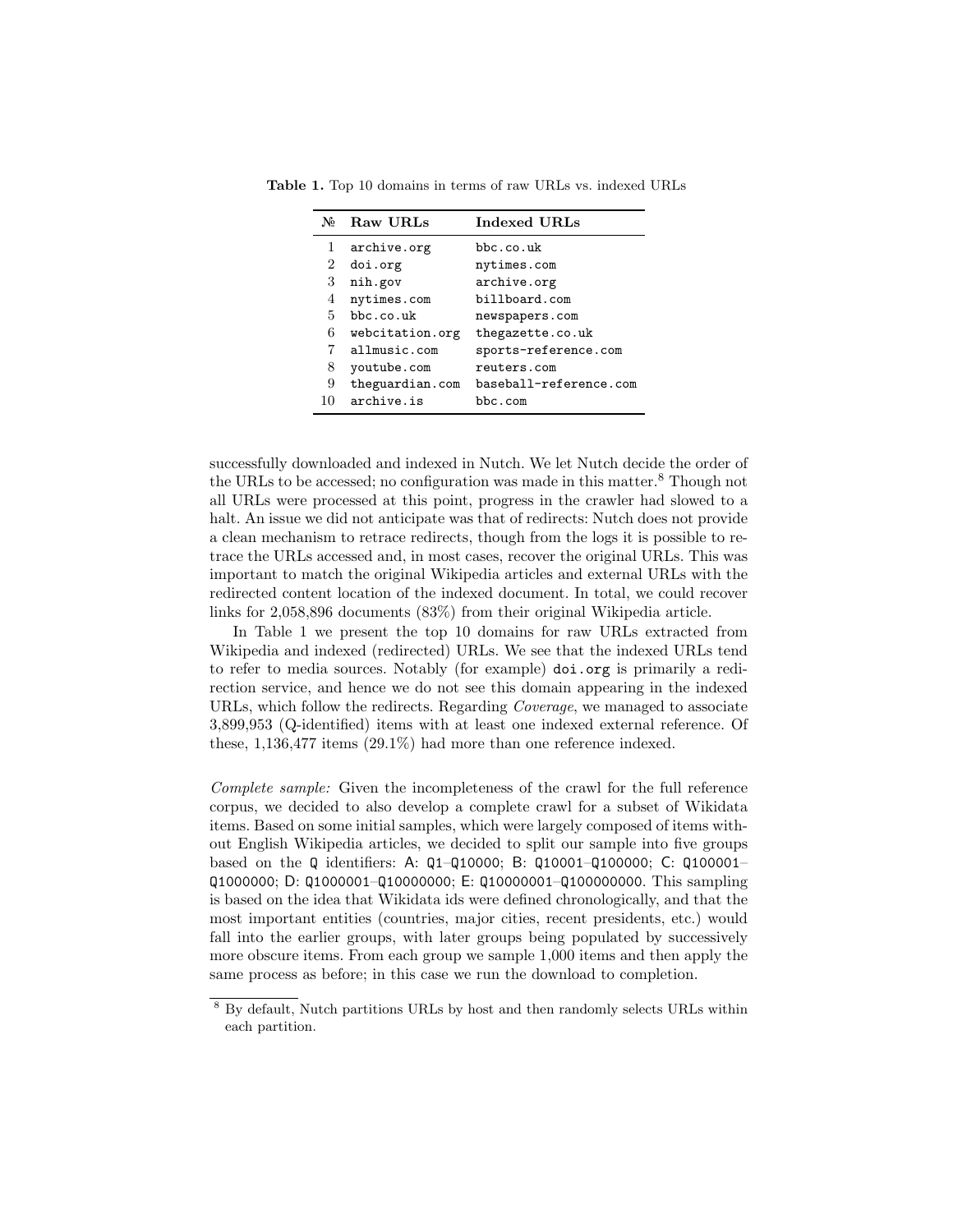<span id="page-6-0"></span>Table 2. Crawl for selected sample of five groups

|                                                                | R                                      | $\Box$ | F., | - Total |
|----------------------------------------------------------------|----------------------------------------|--------|-----|---------|
| Raw URLs<br>Indexed URLs 22,268 6.945 3.682 2.399 2.945 37.983 | 40.666 12.763 7.111 4.917 5.365 70.822 |        |     |         |

Table [2](#page-6-0) indicates the number of raw URLs extracted from Wikipedia, and the number of URLs indexed. Corresponding to the design of each group, in general we see more references available for earlier groups; for example, group A contains many countries, whose articles in Wikipedia contain potentially hundreds of references. The difference between raw URLs and indexed URLs refers to duplicate or malformed URLs, filtered URLs, and URLs that returned 4xx or 5xx errors. For the 5,000 Wikidata items, we found 74 (1.4%) that used some reference also found in the indexed URLs from Wikipedia. On the other hand, of the 37,983 indexed URLs, only 163 (0.43%) were found to be used on one of the Wikidata items as a reference URL. We checked for exact URL matches, which may lead to under-reporting overlap, but these results offer strong support for the results of Piscopo et al. [\[12\]](#page-12-9) indicating a low overlap in references between Wikipedia and Wikidata. This does not necessarily imply, however, that claims for Wikidata do not have support in the content of the references from Wikipedia.

It is worth noting that the download of references for some of the most popular items took tens of minutes to complete, which suggests that the online mode will often be too slow for interactive runtimes.

#### 5 Search & Recommendation

We assume an inverted index of content of potential external references and now turn to the question of how to search with the documents. We assume that the API receives a claim as exemplified in Table [3,](#page-7-0) with the item IDs/terms, labels and aliases in English. Note that 1982 refers to a date value, where we use the lexical form as the label. There is no clear individual way to construct the search. Using just the labels may run the risk of missing some potentially relevant documents with alias terms. On the other hand using alias terms may introduce noise and return irrelevant documents. We experiment with four options:

- 1. construct a query for any of the three labels;
- 2. construct a query for any of the three labels or any property alias;
- 3. construct a query for any of the three labels or any alias;
- 4. construct a query for at least one label or alias for each of the three elements.

We provide examples of the searches for each of the four options in Table [4.](#page-8-0) While it may perhaps seem quite broad to use the or connective, initial experience suggested that using  $AND$ , particularly on property labels (without aliases), meant that few documents were returned as the search was too specific. Furthermore,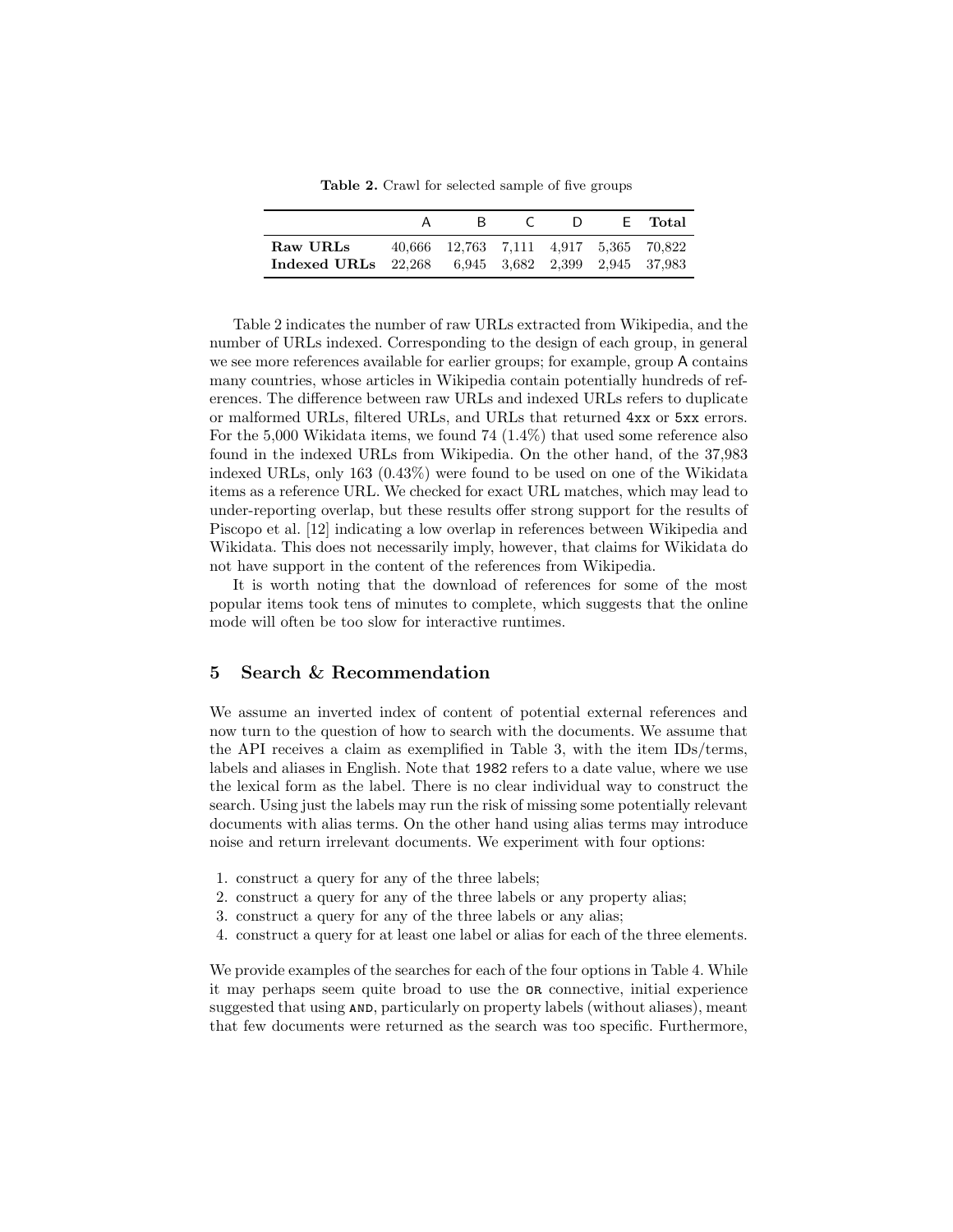| Property: capital<br>Value: Santiago                                                                                                                                                                                                                                                          | Search only URLs that appear in Q wikipedia Page<br>Search using similar terms |  |  |  |  |
|-----------------------------------------------------------------------------------------------------------------------------------------------------------------------------------------------------------------------------------------------------------------------------------------------|--------------------------------------------------------------------------------|--|--|--|--|
|                                                                                                                                                                                                                                                                                               | <b>Search References</b>                                                       |  |  |  |  |
| 1. https://www.dictionary.com/browse/chile<br>Its capital and largest city is Santiago. Note In 1973, General Augusto Pinochet led a coup that overthrew President Salvador Allende<br>. a Marxist.                                                                                           |                                                                                |  |  |  |  |
| 2. https://web.archive.org/web/20110711100623/http:/www.globaladrenaline.com/latinamerica/chile/<br>Back to Top Santiago In the shadow of the snow-capped Andes, Chile's booming capital of Santiago builds upwards and sprawls<br>outwards, covering almost 1,000 square miles of territory. |                                                                                |  |  |  |  |

Fig. 2. Suggestions generated for "Chile capital Santiago" in a prototype user interface.

<span id="page-7-2"></span>Table 3. Example of a Wikidata claim with IDs, labels and aliases

<span id="page-7-0"></span>

| $\frac{Ids}{\text{Terms:}}$ | 0232141                          | P571                                              | 1842 |
|-----------------------------|----------------------------------|---------------------------------------------------|------|
| Labels $(en)$ :             | University of Chile              | inception                                         |      |
| Aliases $(en)$ :            | – UChile<br>Universidad de Chile | date founded<br>date created<br>incorporated<br>. |      |

Solr uses the BM25F relevance metric (based on TF–IDF), which will rank documents with more occurrences of more terms more highly.

We consider searching only over the references of the article associated with the subject item (similar to the online option) to boost relevance,  $9$  and searching over all documents collected for the offline corpus to boost recall.

As a further feature, Solr allows for returning a snippet of each document determined to be a highly relevant part of the document for the search. The typical application of this feature is for building results lists, where the user can preview the most relevant part of the text, which also fits our use-case of letting editors preview snippets of text from different documents that might support a given claim. We illustrate this feature in Figure [2](#page-7-2) for an example claim.

Held-out evaluation: As an initial test of the different search options, for our set of 5000 items, we can use the 163 URLs that appear on a Wikidata claim

<span id="page-7-1"></span><sup>&</sup>lt;sup>9</sup> Another alternative would be to further include documents for the value item. We discarded this option in order to simplify experiments, observing that the value of a claim is often much more general than the subject item; for example, considering the claim that Neil Young was born in Canada, it would not make sense to search within the external references for Canada.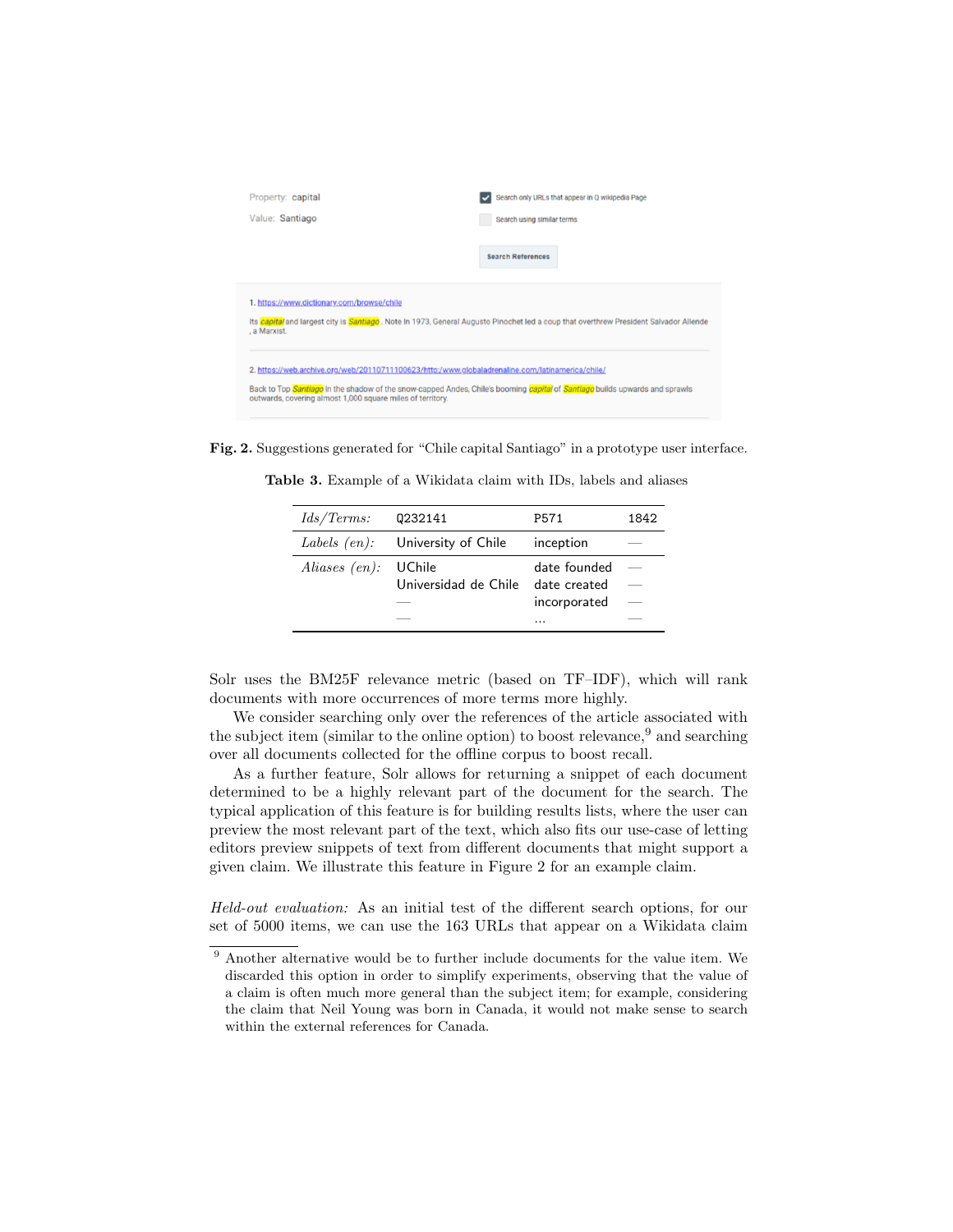<span id="page-8-0"></span>Table 4. Example searches for the four options considered based on Table [3](#page-7-0)

| <i>Option 1:</i> "university of chile" OR "inception" OR "1842"                                                |  |  |  |
|----------------------------------------------------------------------------------------------------------------|--|--|--|
| $Option 2:$ "university of chile" OR "inception" OR "date founded"<br>OR  OR "1842"                            |  |  |  |
| Option 3: "university of chile" OR "la u de chile" OR<br>OR "inception" OR "date founded" OR  OR "1842"        |  |  |  |
| Option 4: ("university of chile" OR "la u de chile" OR )<br>AND ("inception" OR "date founded" OR ) AND "1842" |  |  |  |

Table 5. Recall@3 for the four search options and a random baseline

<span id="page-8-1"></span>

|     |      | Option 1 Option 2 Option 3 Option 4 Random |      |      |      |
|-----|------|--------------------------------------------|------|------|------|
| R@3 | 0.72 | 0.64                                       | 0.66 | 0.57 | 0.37 |

and appear in our index. We take the Wikidata claim that they appear on, and measure the recall of the 163 URLs in the top 3 suggestions for each option searching with the external references of the article associated with the subject item. We also consider a baseline that selects 3 random external references for the article of the subject item. The results are shown in Table [5,](#page-8-1) where we see that the best results are offered by search option 1, which retrieves the known external reference as a top-3 suggestion in 72% of the cases. It is important to note that any result returned may be correct as we only know a subset of the correct references, so the recall should be interpreted as a lower bound.

Gold standard evaluation: Given the aforementioned limitations of the held-out experiments, we opted to manually label a subset of claims, where we choose 5 items from each of the five groups A–E, which we then labelled. The labelling indicates which external reference in the Wikipedia article associated with the chosen (subject) item supports which claim on that item. We first tried a random sampling of 5 items from each group but labelling became infeasible as items with hundreds of associated external references and claims were found, where manually pairing them off was considered too complex; furthermore, in the later groups, some items had only one reference associated. Instead we choose to sample items with a number of associated references close to the mean for that group. We show some statistics for the gold standard in Table [6,](#page-9-0) where we indicate the average number of claims in Wikidata per item, the average number of references indexed from the corresponding Wikipedia articles per item, and average percentage of claims per item supported by at least one reference from the corresponding Wikipedia article. The All column considers the statistics across all groups. It is worth noting that given the low numbers of references for groups C–E, the results for searches become somewhat trivial; for this reason we will include random baselines. The searches of our gold standard are then formed by the claims for which at least one supporting reference is found.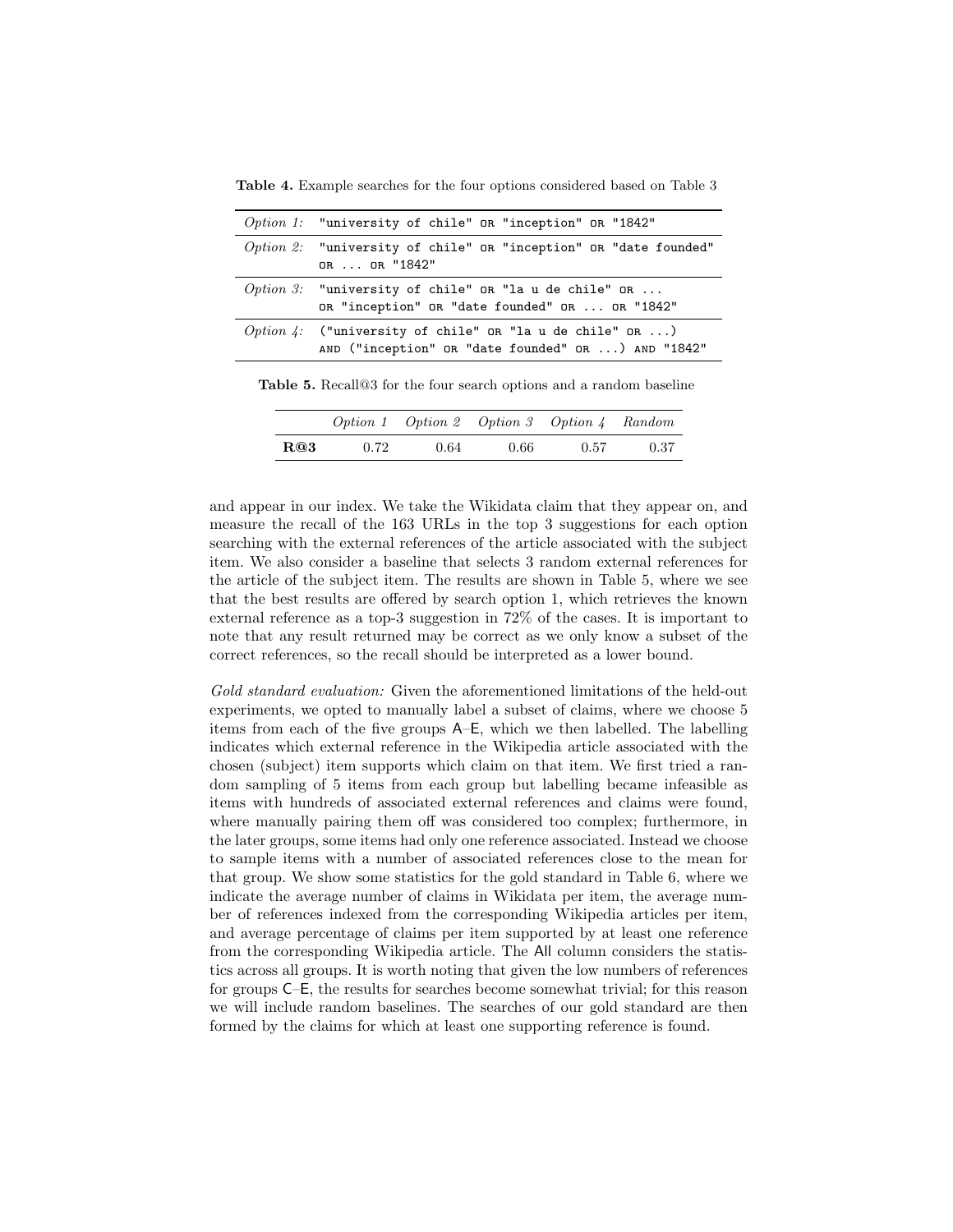

<span id="page-9-0"></span>Table 6. High-level statistics from the gold standard

<span id="page-9-1"></span>Fig. 3. nDCG for search methods on the gold standard

In Figure [3](#page-9-1) we present the normalised Discounted Cumulative Gain (nDCG) metric for the different search options with respect to the different groups. We also include the random baseline for comparison. Intuitively speaking, a score of 1 indicates the best possible ordering possible, ranking all supporting references above all non-supporting references. The results are divided by group. We see that for groups A and B, the search methods perform much better than the random baseline. The best results are given for group E, but this is largely due to the trivial nature of the task when given few references, as noted by the high performance of the random baseline. In general there is not much difference of note between the different search options, though we can perhaps indicate that *Option 1* performs (slightly) best and *Option 4* performs worst.

Given that the nDCG measure is somewhat difficult to interpret, in Figure [4](#page-10-0) we present the Any $@k$  measure: noting that in order to establish verifiability, in general one reference is sufficient, we look at the percentage of claims/searches for which at least one suggestion in the top- $k$  was relevant. We believe that this gives a more direct measure of how the reference suggestions perform in practice. We see that considering the top-3 results, Options 1–3 succeed in finding supporting references in close to 88% of cases, increasing to 90% for top-4 results.

Snippets: For the 25 gold standard items, we manually evaluated the text snippets that Solr selects to indicate why a document is relevant, where we found that only 9% of these snippets were sufficient to support a claim by themselves, although they were often useful to help understand more about the content of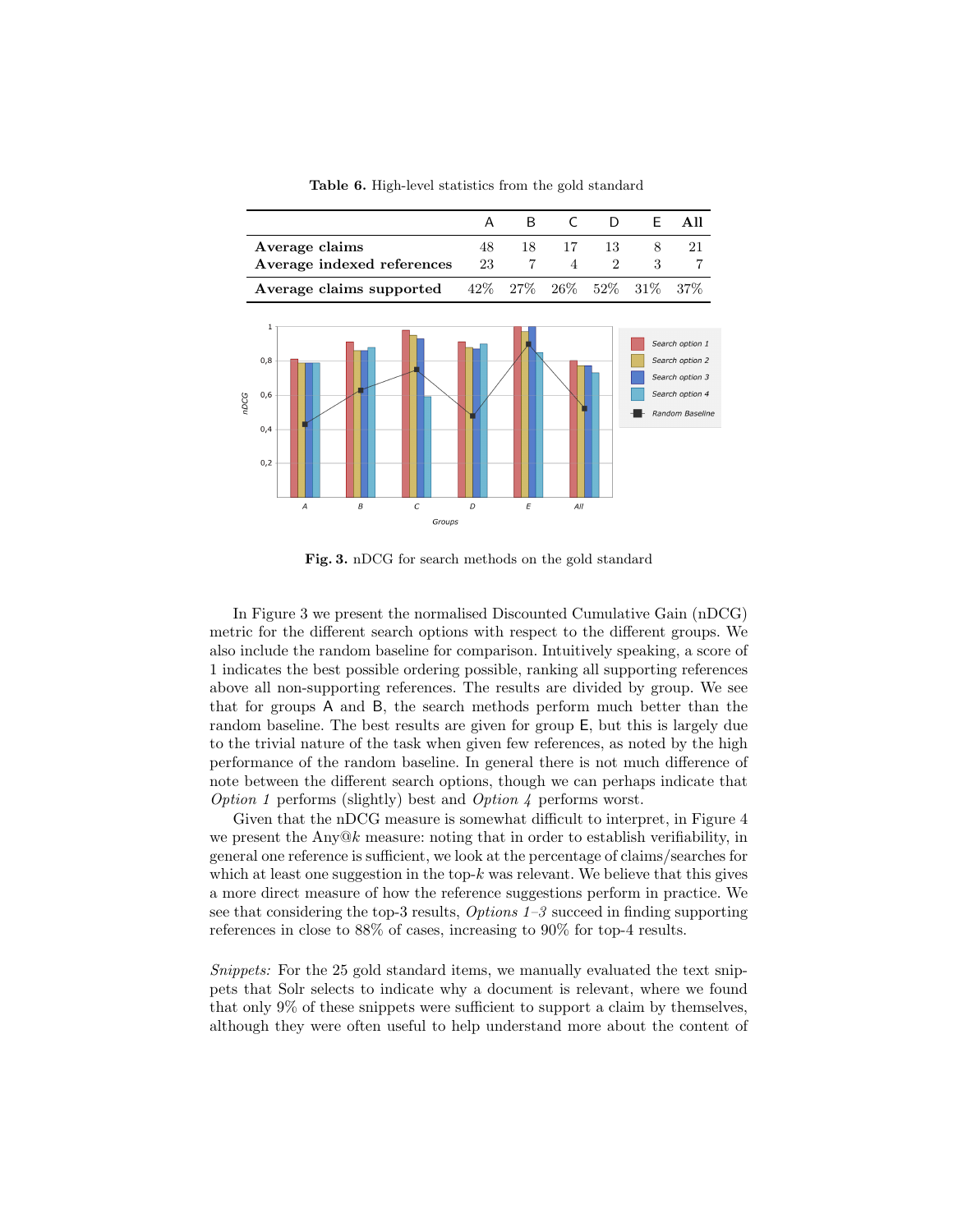

<span id="page-10-0"></span>Fig. 4. Any-at- $k$  for search methods on the gold standard

the webpage without visiting it. In particular, we found that reference documents often support claims in a more implicit way, requiring a more general understanding of different parts of the text, rather than just one part.

Global results: Finally we used our 25 gold standards to run searches over the full corpus of 2.5 million references using the search options previously outlined. The results were largely negative: the best results were obtained using Option 1, which yielded Any@5 values of 19%. Manually revising the results, we found that most of the documents returned by Solr were irrelevant to the topic at hand, due to the broader corpus being used. It may, however, be possible to better fine-tune the queries to return better results.

## 6 Conclusions

We now briefly summarise our insights regarding research questions  $RQ1-5$ .

- RQ1 Offline vs. online indexing: Online indexing was slow, with references for well-known entities taking up to 20 minutes to download and index. However, achieving a complete corpus by offline indexing is very time consuming.
- RQ2 Coverage: Similar to the results of Piscopo et al. [\[12\]](#page-12-9), we find low overlap between references in Wikipedia and Wikidata; in terms of our goal standard developed for a small sample of 25 items, we estimate that about 37% of claims had supporting references in their corresponding Wikipedia articles.
- RQ3 Search phrasing: The best results were given by using an or connective on primary labels, though including aliases gave similar results.
- RQ4 Relevance: BM25F gave good results when searching for claims within the references of the corresponding Wikipedia article, but poor results for the given search phrasing options when considering the full corpus.
- RQ5 Suggestion Quality: When a claim has a supporting reference in the corresponding Wikipedia article for the subject item, the proposed method will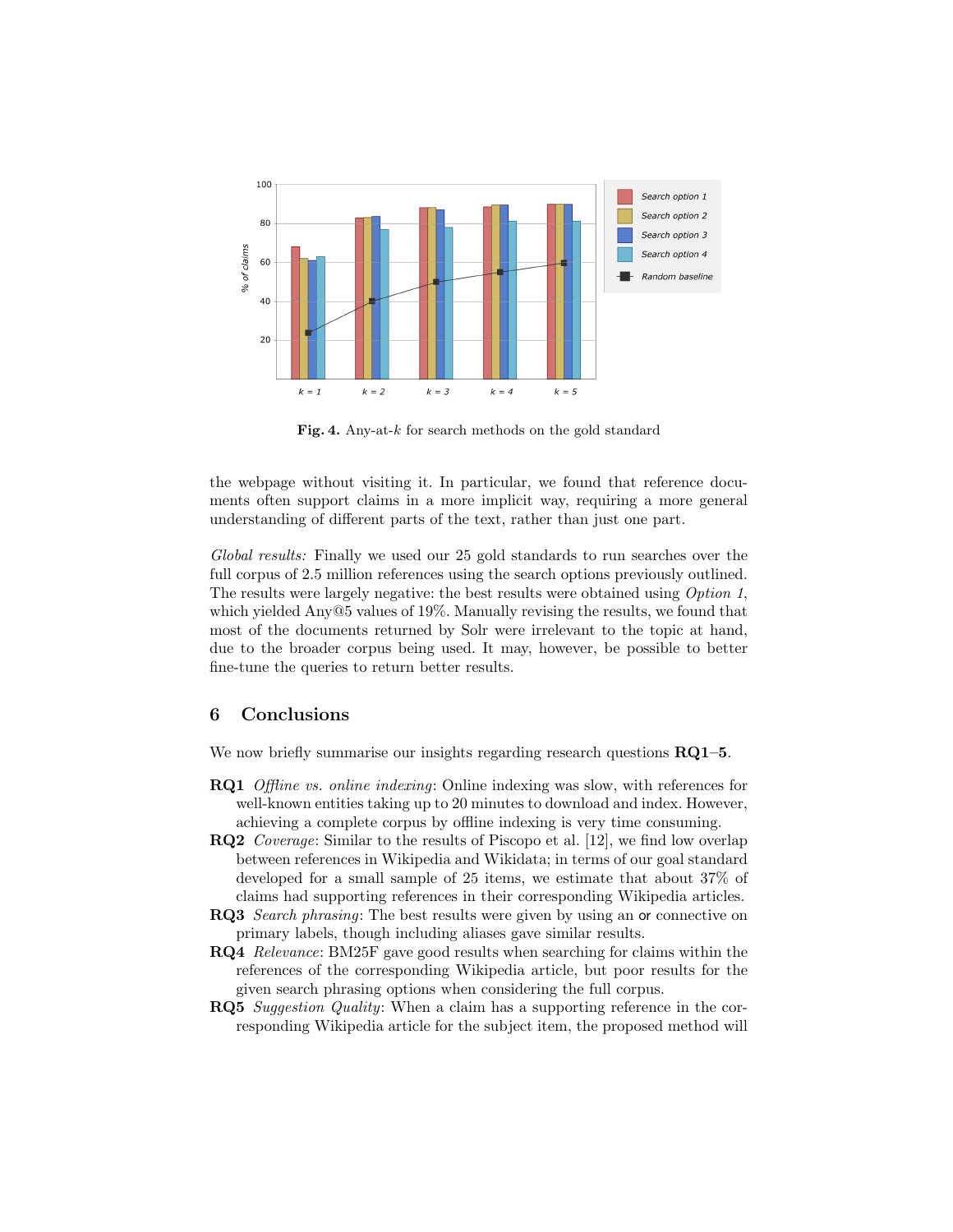find at least one such supporting reference in the top-5 results around 90% of the time; however, the generated snippets rarely suffice to support the claim, meaning the editor will often have to visit and revise the documents.

When claims are supported by references in the corresponding Wikipedia article, traditional Information Retrieval methods appear sufficient to give good recommendations. The more general issue we encountered in this initial research is that few Wikidata claims have relevant references in the corresponding Wikipedia article. This suggests two possible future directions:

- $-$  Offline: Given that some Wikidata items do not have an associated Wikipedia article, that many Wikipedia articles have few references, etc., it would be interesting to develop a broader corpus with more documents from the Web, perhaps from the Common Crawl. In order to ensure that the documents are authoritative, this corpus might only include content from web-sites with a threshold number of references detected in Wikipedia. A challenge will be to ensure the relevance of search results, where the connection between the Wikidata items and the indexed documents would be lost; however, this challenge could be addressed with more advanced relevance measures based on the fields of the documents, comparing the similarity of each document's content to relevant Wikipedia articles, amongst other such techniques.
- $-$  *Online:* We have found that our online option is too slow due to the need to crawl references at runtime. Another option similar to the online option – in terms of obviating the need for a local index of documents – would be to use the existing infrastructure of major search engines to search the Web at runtime, filtering for sites that are considered authoritative. A major benefit of such an approach is that the (costly) retrieval, indexing and refreshing of content could be delegated to the search engine. The downside of such an approach would be the issues of respecting rate-limits for the search API, plus the inability to pre-process the content for the specific task.

In summary, a method for automatically suggesting references for Wikidata claims would help human editors to be more productive, and would help to make better use of their (often volunteered) time. As a result, the coverage of references on Wikidata would increase, and its quality as a secondary source of knowledge would improve. While this paper does not provide a definitive solution, we have gained some important insights into the strengths and limitations of basing suggestions on Wikipedia's references. We further provide online material to facilitate future research, including the retrieved content of a large subset of documents found in the reference sections of English Wikipedia.

Material online. Available on Zenodo [\[2\]](#page-12-15).

Acknowledgements. This work was funded by Fondecyt Grant No. 1181896 and ANID Millennium Science Initiative Program ICN17<sub>-002</sub>.